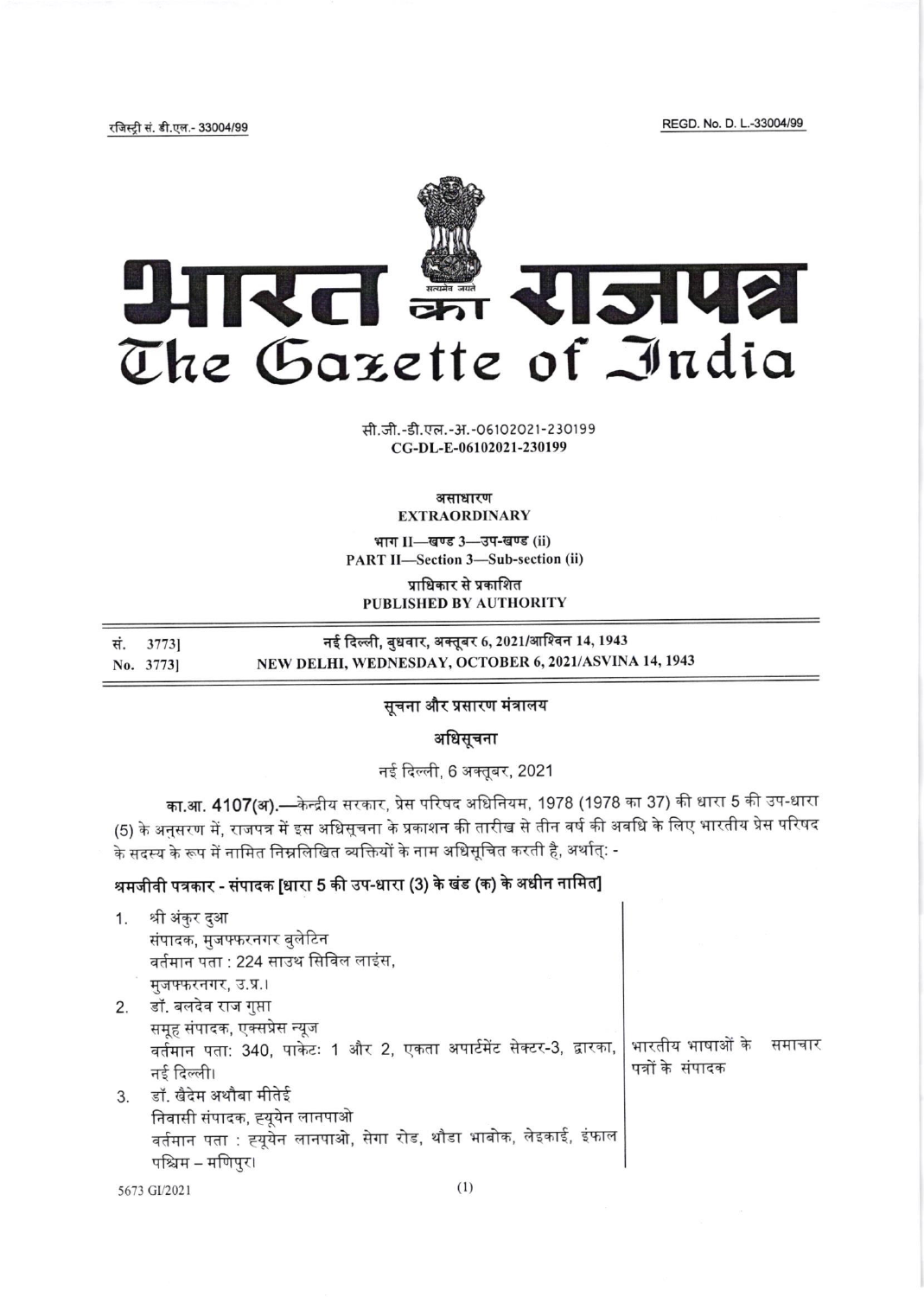| 4.<br>5. | श्री प्रकाश दुबे<br>समूह संपादक, दैनिक भास्कर<br>वर्तमान पता : विशंभर भवन,<br>17-ए, ग्रेट नागपुर रोड, नागपुर।<br>डॉ. सुमन गुप्ता<br>संपादक, जन मोर्चा<br>वर्तमान पता : ए-603, लालबाग ऑफिसर्स कॉलोनी<br>नोवेल्टी सिनेमा, लालबाग के पास, लखनऊ – उ.प्र.। |                                                                         |
|----------|-------------------------------------------------------------------------------------------------------------------------------------------------------------------------------------------------------------------------------------------------------|-------------------------------------------------------------------------|
| 6.       | श्री विनोद के. जोस<br>कार्यकारी संपादक, द कारवां<br>वर्तमान पता: ई-8, तीसरी मंजिल,<br>दिल्ली प्रेस भवन, झंडेवालान एक्सटेंशन, दिल्ली।                                                                                                                  | अंग्रेजी भाषा के समाचार पत्रों<br>के संपादक                             |
|          | श्रमजीवी पत्रकार - संपादकों से भिन्न [धारा 5 की उप-धारा (3) के खंड (क) के अधीन नामित]                                                                                                                                                                 |                                                                         |
| 7.       | श्री अंशु चक्रवर्ती<br>श्रमजीवी पत्रकार, आज काल<br>वर्तमान पता : 28, लोक गेट रोड,<br>डाकघर कोसीपोर, कोलकाता।                                                                                                                                          |                                                                         |
| 8.       | श्री जय शंकर गुप्ता<br>संवाददाता, देशबंधु<br>वर्तमान पता : 26 बी, स्काईलार्क अपार्टमेंट,<br>गाजीपुर, दिल्ली।                                                                                                                                          |                                                                         |
| 9.       | श्री किंगशुक प्रमाणिक<br>श्रमजीवी पत्रकार, संगबाद प्रतिदिन<br>वर्तमान पता : 22/8, रीजेंट पार्क,<br>गवर्नमेंट हाउसिंग, 131, एनएससी बोस रोड, कोलकाता।                                                                                                   | भारतीय भाषा के समाचार पत्रों के<br>श्रमजीवी पत्रकार (संपादकों से भिन्न) |
| 10.      | श्री प्रजनानंद चौधुरी<br>श्रमजीवी पत्रकार, आनंद बाजार पत्रिका<br>वर्तमान पता : 244/1, बी. बी. चटर्जी रोड,<br>कोलकाता।                                                                                                                                 |                                                                         |
| 11.      | श्री विनोद कोहली<br>श्रमजीवी पत्रकार, उत्कल मेल<br>कोठी नंबर 1092, सेक्टर 44-बी, चंडीगढ़।                                                                                                                                                             |                                                                         |
| 12.      | श्री गुरबीर सिंह<br>श्रमजीवी पत्रकार, द न्यू इंडियन एक्सप्रेस<br>वर्तमान पता : 2301-01, 'स्ट्रेटा' टावर 4,<br>प्लानेट गोदरेज, केशवराव खडे मार्ग,<br>जैकब सर्कल के बाहर, मुंबई।                                                                        | भारतीय भाषाओं के समाचार पत्रों<br>से भिन्न समाचार-पत्रों के श्रमजीवी    |
| 13.      | श्री प्रसन्ना कुमार मोहंती<br>श्रमजीवी पत्रकार, इंडस वैली टाइम्स                                                                                                                                                                                      | पत्रकार (संपादक से भिन्न)                                               |

 $\frac{2}{\sqrt{2}}$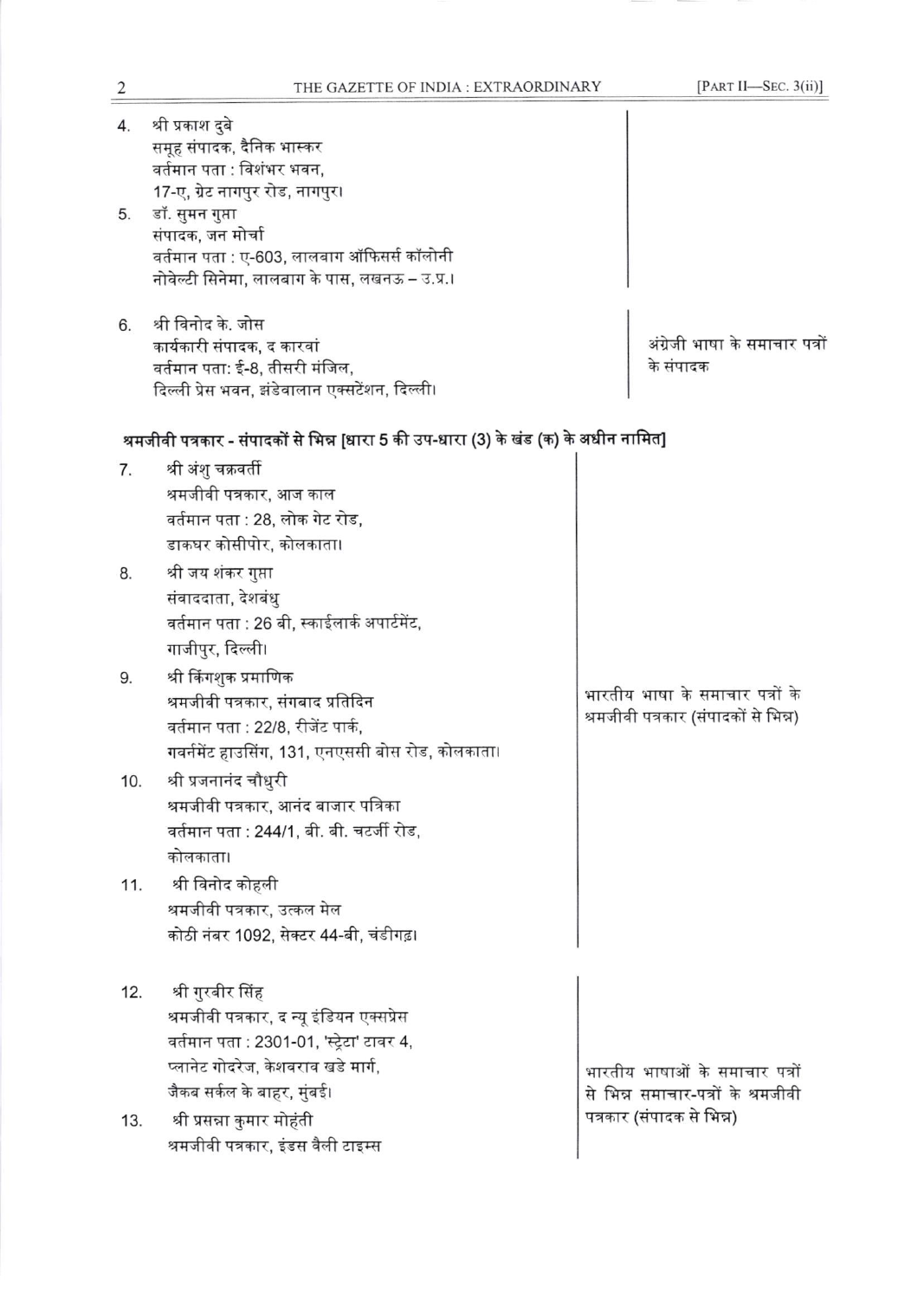[भाग II- खण्ड 3(ii)]

वर्तमान पता : वीए-29/4, यूनिट-2, अशोक नगर, भुबनेश्वर, उड़ीसा।

वे व्यक्ति, जो समाचार पत्रों के प्रबंधन का कारबार स्वयं करते हैं या चलाते हैं [धारा 5 की उप-धारा (3) के खंड (ख) के अधीन नामित]  $\mathbf{I}$ 

| 14. | श्री गुरिंदर सिंह                |                                  |
|-----|----------------------------------|----------------------------------|
|     | भारतीय पर्यवेक्षक                |                                  |
|     | वर्तमान पता : 26-एफ, कनॉट प्लेस, |                                  |
|     | पहली मंजिल, नई दिल्ली।           |                                  |
| 15. | श्री एल सी भारतीय                | मध्यम श्रेणी के समाचार पत्रों से |
|     | आकाशदीप                          |                                  |
|     | वर्तमान पता : आकाशदीप सेक्टर-11, |                                  |
|     | अग्रवाल फार्म, मानसरोवर, जयपुर।  |                                  |
|     |                                  |                                  |
|     |                                  |                                  |

- 16. श्रीमती आरती त्रिपाठी जय प्रदेश वर्तमान पता : 25/26, गोखले विहार मार्ग, लखनऊ, उ.प्र.।
- 17. श्री श्याम सिंह पंवार जन सामना वर्तमान पता : 804, वरुण विहार, बर्रा-8, कानपुर, उ.प्र.।

# समाचार एजेंसियों का प्रबंधन करने वाले व्यक्ति [धारा 5 की उप-धारा (3) के खंड (ग) के अधीन नामित]

| 18. | श्री जी. सुधाकर नायर                            | समाचार एजेंसियों का प्रबंधन करने          |
|-----|-------------------------------------------------|-------------------------------------------|
|     | कार्यकारी संपादक, प्रेस ट्रस्ट ऑफ इंडिया        | <sup>।</sup> वाले व्यक्तियों में से सदस्य |
|     | वर्तमान पता : द प्रेस ट्रस्ट ऑफ इंडिया लिमिटेड, |                                           |
|     | पीटीआई भवन, पहली मंजिल, 4, संसद, नई दिल्ली।     |                                           |

# शिक्षा और विज्ञान, विधि और साहित्य एवं संस्कृति के संबंध में विशेष ज्ञान या व्यावहारिक अनुभव रखने वाले व्यक्ति [धारा 5 की उप-धारा (3) के खंड (घ) के अधीन नामित]

| 19. | प्रो जे. एस. राजपूत<br>वर्तमान पता : ए-16 सेक्टर पी/7, मित्रा एन्क्लेव<br>ग्रेटर वैली स्कूल के विपरीत<br>नोएडा-उ.प्र.। | विश्विद्यालय<br>नामित             | अनुदान | आयोग | द्वारा |
|-----|------------------------------------------------------------------------------------------------------------------------|-----------------------------------|--------|------|--------|
| 20. | श्री शैलेंद्र दुबे<br>वर्तमान पता : 1, शिवायतन, हरि कृष्ण कॉलोनी<br>बिलासपुर, छत्तीसगढ़।                               | भारतीय विधिज्ञ परिषद द्वारा नामित |        |      |        |

लघु श्रेणी के समाचार पत्रों से